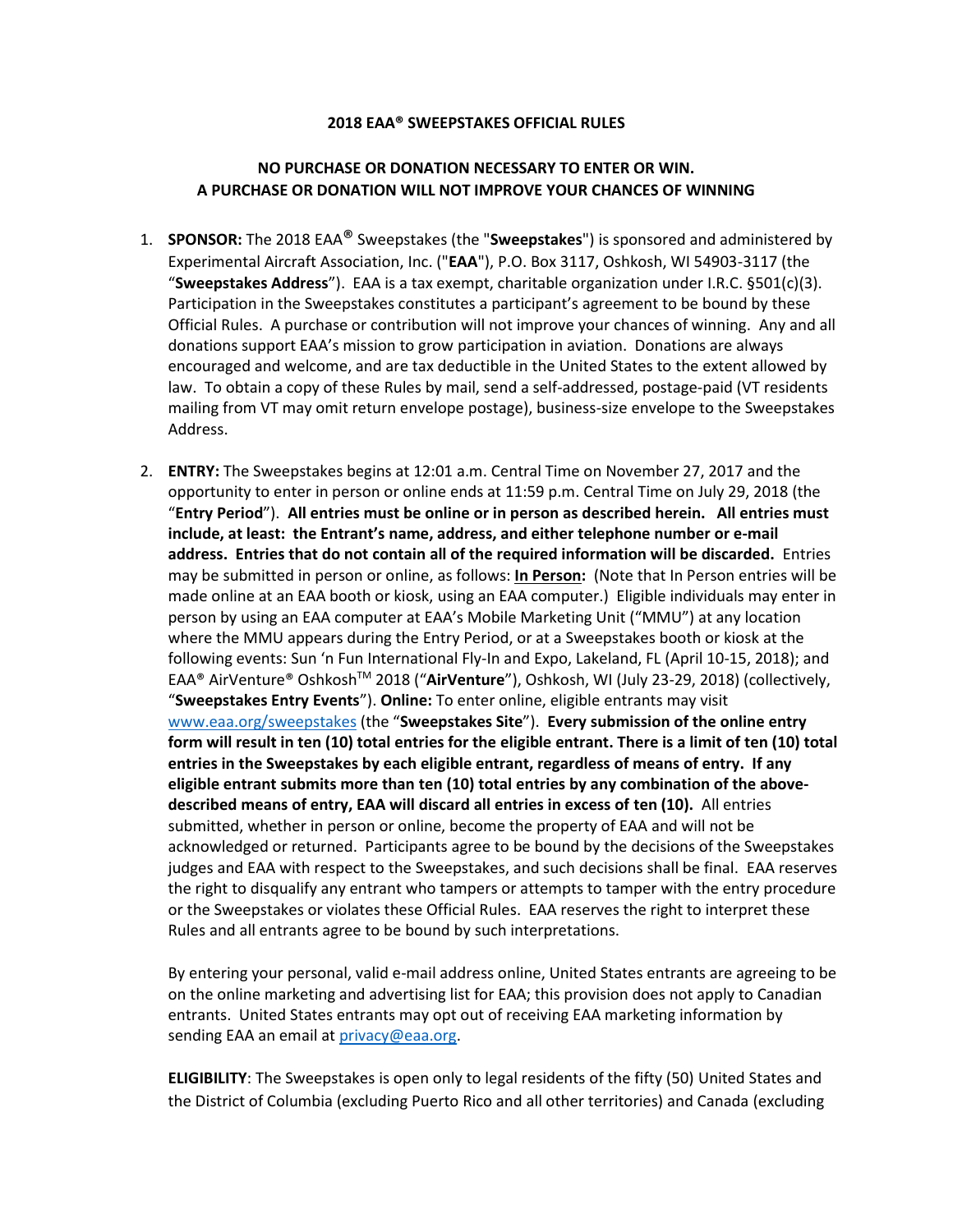the province of Québec) who are of the age of majority in the state or province in which they reside at the time of entry, but in no event less than eighteen (18) years of age. Individuals who are an employee, officer or Director of EAA, or its affiliates, advertising or promotional agencies or involved in the development or execution of the Sweepstakes, or an immediate family member of or household resident with any such person, are ineligible to enter or win.

3. **PRIZES/APPROXIMATE RETAIL VALUE ("ARV"):** After applicable verification and subject to compliance with these Official Rules, the following Prizes will be awarded:

One Grand Prize: One 1941 Piper J3C-65 Cub, S/N 6269, N35303, fully restored by C & D Aviation, LLC. The airplane will be delivered to the Grand Prize winner in Oshkosh, Wisconsin, no later than December 31, 2018 (ARV \$60,000). ARV is stated in U.S. Dollars. Manufacturers of the Grand Prize including components are not endorsing or otherwise affiliated with this Sweepstakes.

Grand Prize will be delivered at Oshkosh, Wisconsin. Grand Prize Winner must take delivery no later than December 31, 2018 or Grand Prize will be forfeited. Expenses related to acceptance, delivery and use of any Prize, including without limitation, any taxes, title, registration, licensing fees and insurance costs, are the sole responsibility of the applicable Prize Winner. No transfer or substitution of the Grand Prize will be permitted except where required by law. If the Grand Prize becomes unavailable, EAA may award a substitute Prize of equal or greater value. Odds of winning a Prize depend upon the number of eligible entries received. Any lost or stolen Prize will not be replaced by EAA. EAA is required to collect applicable federal income taxes from a US winner of the Grand Prize, since it is valued at more than Five Thousand Dollars (\$5,000).

4. **SWEEPSTAKES DRAWING AND NOTIFICATION OF PRIZE WINNERS:** The Grand Prize winner will be selected in a random drawing conducted by EAA to be held at the EAA Aviation Center, 3000 Poberezny Road, Oshkosh, WI 54902, at 12:00 Noon Central Time on August 31, 2018. The random drawing for the Grand Prize will be conducted in a single drawing session. During the drawing session, EAA will draw successive provisional winning entries to be used if a potential Grand Prize winner for any reason does not claim the Prize for which his or her entry was selected, or is determined to be ineligible. The first selected entry will be awarded the Grand Prize, subject to confirmation of eligibility, Prize acceptance and entrant's compliance with the Official Rules. In the event the Grand Prize is not awarded to such entrant, the process will be repeated with the next selected successive entry, as necessary to award the Grand Prize. The Grand Prize winner need not be present to win. The winner will be notified via Certified U.S. Mail and/or telephone and/or e-mail promptly after the drawing. Such notified person, at his or her sole discretion, may disclaim the Grand Prize by not claiming such Prize or by not completing and returning to EAA, EAA's Affidavit of Eligibility and Liability and Publicity Release within fourteen (14) days of attempted notification and in such case the Grand Prize will be forfeited. Except where prohibited by law, the Grand Prize Winner further grants to EAA the right to use such Grand Prize Winner's name, photograph, voice, likeness and city of residence for purposes of advertising or promoting and publicizing the efforts and activities of EAA and the Sweepstakes without further consideration and to release his or her name to persons requesting the name of the Grand Prize winner of the Sweepstakes. Non-compliance or the return of the Grand Prize Winner notification as undeliverable may result in disqualification and selection of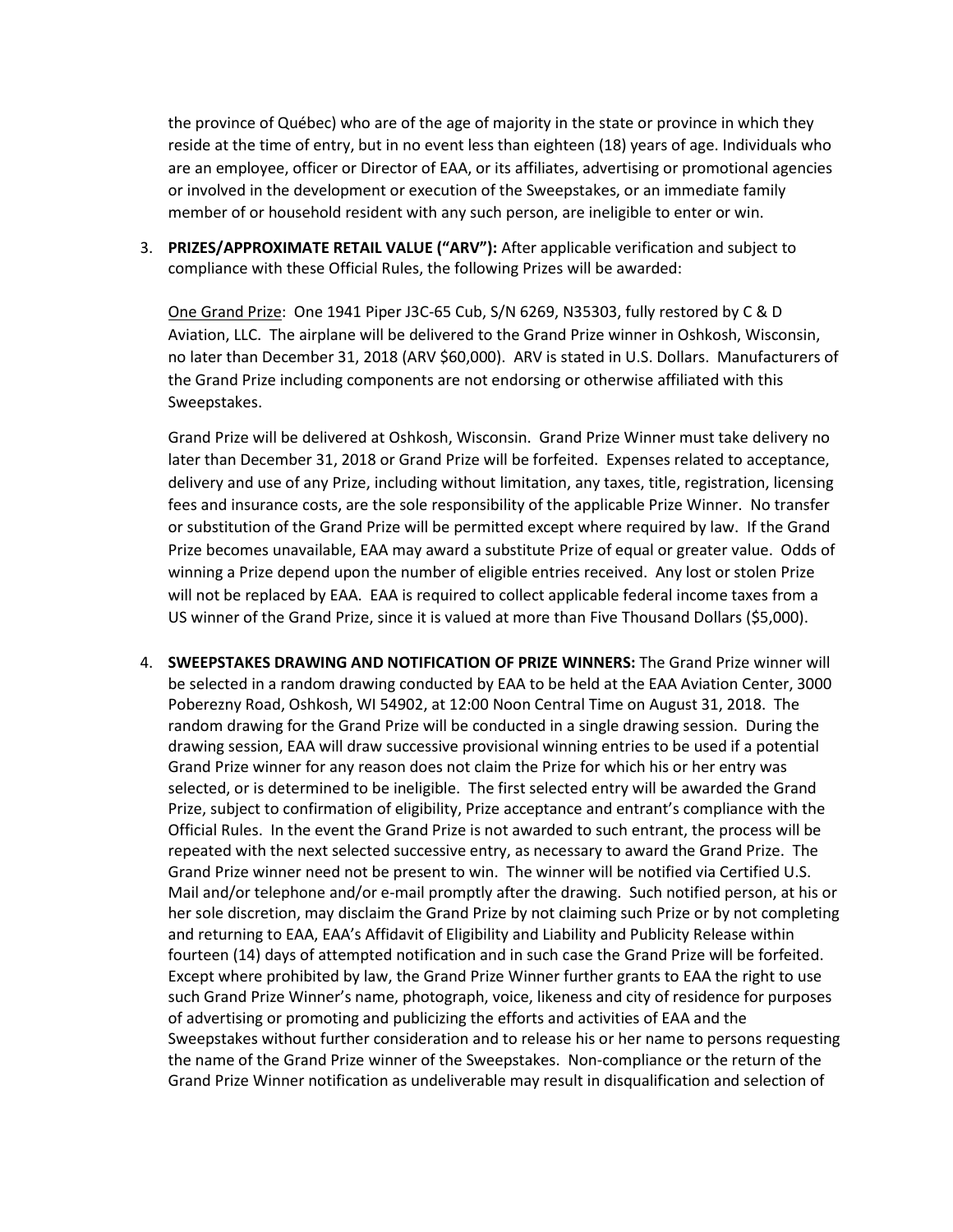an alternate winner. Canadian residents must correctly answer an arithmetic skill test question to claim a Prize.

5. **RELEASE AND LIMITATIONS OF LIABILITY: PARTICIPANTS ACKNOWLEDGE THAT EAA HAS NEITHER MADE NOR IS IN ANY MANNER RESPONSIBLE OR LIABLE FOR ANY WARRANTY, REPRESENTATION, CONDITION OR GUARANTEE, EXPRESS OR IMPLIED, STATUTORY OR OTHERWISE, RELATIVE TO ANY PRIZE, INCLUDING BUT NOT LIMITED TO QUALITY, DESIGN, MERCHANTABILITY, MECHANICAL CONDITION, CONSTRUCTION OR FITNESS FOR USE. ALL WARRANTIES ARE HEREBY DISCLAIMED BY EAA, AND THE WINNER ACCEPTS ANY PRIZE "AS IS." ANY DIFFERENCE BETWEEN THE STATED ARV AND THE ACTUAL VALUE OF ANY PRIZE AT THE TIME THE PRIZE IS ACCEPTED WILL NOT BE AWARDED.**

**BY PARTICIPATING IN THE SWEEPSTAKES, PARTICIPANTS AGREE TO RELEASE AND HOLD HARMLESS EAA, EAA AVIATION FOUNDATION, INC., AND THEIR AFFILIATES, ADVERTISING AND PROMOTIONAL AGENCIES, THE JUDGES, AND ITS AND THEIR OFFICERS, DIRECTORS, EMPLOYEES AND AGENTS (THE "PROMOTION PARTIES") FROM AND AGAINST ANY CLAIM OR CAUSE OF ACTION ARISING OUT OF PARTICIPATION IN THE SWEEPSTAKES OR RECEIPT, POSSESSION, OWNERSHIP OR USE OF ANY PRIZE, INCLUDING PROPERTY DAMAGE, PERSONAL INJURY OR DEATH. EACH PARTICIPANT FURTHER AGREES THAT IN ANY CAUSE OF ACTION, THE PROMOTION PARTIES' LIABILITY WILL BE LIMITED TO THE COST OF PARTICIPATING IN THE SWEEPSTAKES, AND IN NO EVENT SHALL THE PROMOTION PARTIES BE LIABLE FOR ATTORNEYS' FEES, PUNITIVE, CONSEQUENTIAL, DIRECT OR INDIRECT DAMAGES AND EACH PARTICIPANT WAIVES THE RIGHT TO CLAIM ANY DAMAGES WHATSOEVER.**

**Release of Claims (General)**. **Each participant agrees to: (i) indemnify and hold EAA and the Promotion Parties harmless from any and all liability resulting or arising directly or indirectly from the Sweepstakes; and (ii) release all rights to bring any claim, action or proceeding against the Promotion Parties. All participants hereby acknowledge that the Promotion Parties have neither made nor are in any manner responsible or liable for any warranty, representation or guarantee, express or implied, in fact or in law, relative to any Prize, including express warranties provided exclusively by any Prize supplier that may accompany a Prize. Some jurisdictions may not allow the limitations or exclusions of liability for incidental or consequential damages or exclusion of implied warranties, so some of the above limitations or exclusions may not apply.**

**Release of Claims (California)**. **Each participant acknowledges that there is a possibility that, subsequent to his/her involvement with the Sweepstakes and adherence to these Official Rules, s/he may discover facts or incur or suffer claims which were unknown or unsuspected at the time of agreeing to these Official Rules, and which if known by her/him at that time might have materially affected his/her decision to participate in the Sweepstakes. Such participants acknowledge and agree that by reason of these Official Rules, and the release contained in the preceding subsections, s/he is assuming any risk of such unknown facts and such unknown and unsuspected claims. Such participants acknowledge that they have read these Official Rules and, as such, hereby have been advised of the existence of Section 1542 of the California Civil Code, which provides:**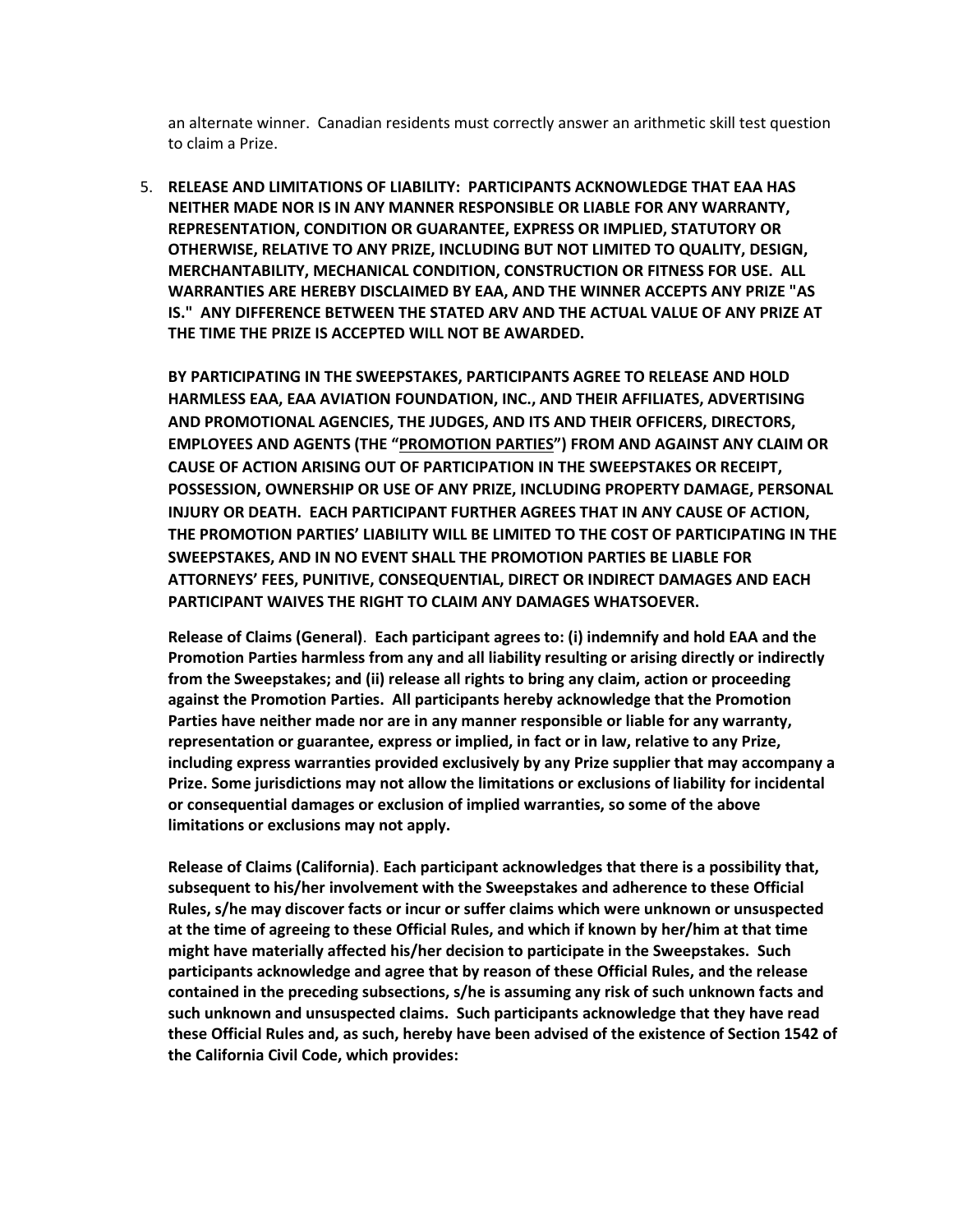**"A general release does not extend to claims which the creditor does not know or suspect to exist in his favor at the time of executing the release, which if known by him or her must have materially affected his or her settlement with the debtor."**

**Full Release**. **Notwithstanding such provisions of the California Civil code, this release shall constitute a full release in accordance with its terms. Such participants knowingly and voluntarily waive any statute, law, or rule of similar effect, and acknowledge and agree that this waiver is an essential and material term of this release, and without such waiver s/he would not have been permitted to participate in the Sweepstakes or compete for or receive a Prize. Such participants acknowledge and understand the significance and consequence of this release and of this specific waiver of such laws.**

- 6. **PRIVACY:** All information submitted as part of this Sweepstakes will be treated in accordance with EAA's Privacy Policy (see [www.eaa.org](http://www.eaa.org/)).
- 7. **DISPUTES:** Except where prohibited, each participant agrees that: (1) any and all disputes, claims and causes of action arising out of or connected with this Sweepstakes or any Prize offered or awarded shall be resolved individually, without resort to any form of class action, and exclusively by the United States District Court for the Eastern District of Wisconsin or the appropriate State Court of the State of Wisconsin located in Milwaukee, Wisconsin; (2) any and all claims, judgments and awards shall be limited to actual out-of-pocket costs incurred, including costs associated with entering this Sweepstakes, but in no event attorneys' fees; and (3) **under no circumstances will participants be permitted to obtain awards for, and participants hereby waive all rights to claim, indirect, punitive, incidental and consequential damages and any other damages, other than for actual out-of-pocket expenses, and any and all rights to have damages multiplied or otherwise increased**. All issues and questions concerning the construction, validity, interpretation and enforceability of these Official Rules, or the rights and obligations of the participant and EAA in connection with the Sweepstakes, shall be governed by, and construed in accordance with, the laws of the State of Wisconsin without giving effect to any choice of law or conflict of law rules (whether of the State of Wisconsin or any other jurisdiction), which would cause the application of the laws of any jurisdiction other than the State of Wisconsin.
- 8. **GRAND PRIZE WINNER:** The name of the Grand Prize Winner, subject to compliance with the requirements stated herein, will be available from EAA at the Sweepstakes Address. To obtain the name of the Grand Prize winner by mail, send a self-addressed, postage-paid (except where not required by applicable law), business-size envelope to the Sweepstakes Address "Attn: Sweepstakes Grand Prize Winner" or visit www.eaa.org/sweepstakes.
- 9. **CONSUMER DISCLOSURE:** You have not yet won. Disclosure copies of EAA's IRS Form 990 are available by sending a written request marked "EAA Form 990" to the Sweepstakes address.
- 10. **ADDITIONAL CONDITIONS:** EAA assumes no responsibility for any computer, software, online, Internet or technological malfunctions or for lost, late, stolen, incomplete, illegible, inaccurate, undelivered, delayed, mutilated, postage-due or misdirected correspondence, requests or claims, or for other errors or problems in connection with or relating to the Sweepstakes. EAA is not responsible for interrupted or unavailable network server or other connections,